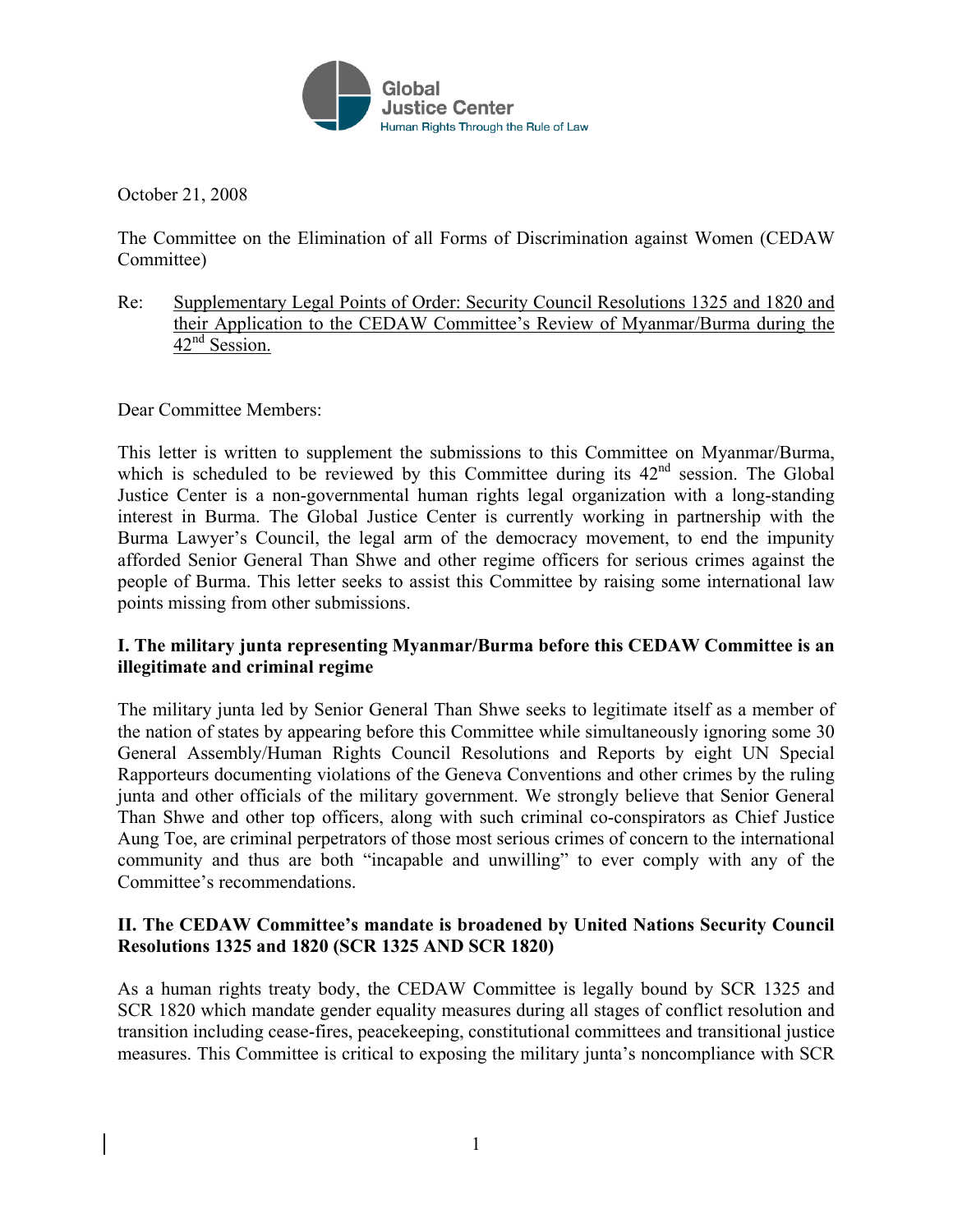1325 and 1820 since the Security Council has yet to put in place a clear mechanism for monitoring, or enforcing these Resolutions. Although clearly bound by the strictures of SC 1325 and SC 1820, the Myanmar/Burma report does not mention them much less address how the state plans to comply with the Resolutions' obligations.

#### **III. The junta "draft" Constitution differs in legally significant ways from the Burmese version of the "adopted" Constitution put to referendum on May 10, 2008**

Chief Justice Aung Toe, Chairman of the military-appointed drafting commission, announced on April 9, 2008, that the Commission approved "draft" Constitution would be put to referendum on May 10, 2008.<sup>1</sup> However, the "adopted" Constitution of May 10, 2008 differs significantly from the approved "draft" Constitution released to the public.<sup>ii</sup> The "adopted" Constitution included the proviso that in the case of any conflicting language with the precursor to the Constitution, the "draft" Constitution, the "adopted" version prevails.<sup>III</sup> This proviso was not included in the "draft" Constitution and is not a mere cautionary statement; there are some deliberate and key differences between the junta's "draft" Constitution" and the "adopted" Constitution.<sup>iv</sup> Therefore, this Committee should proceed with caution both in relying on the state's references to "the Constitution" and in making any independent Committee review relying solely on the February 2008 junta-translated English version of the "draft" Constitution. Further, this Committee should strike the Myanmar/Burma report where it cites to the 1974 Constitution.<sup>v</sup> Such references contradict the state's claim that the April 2008 Constitution, was "adopted" by a "92.8%" vote. If For ease of reference, in this letter when we refer to the "adopted" Constitution we are citing to the official April 2008 Burmese Language version.<sup>VII</sup>

## **IV. Women's right to political participation and equality under Articles 2(a), (c) and 7 are violated by the roadmap for gender apartheid in the military-drafted Constitution**

In 2000, this Committee, in its Concluding Observations on Myanmar/Burma "expresses *hope'* that the "... new Constitution being drafted [would] guarantee gender equality and include a definition of sex discrimination"viii This *'hope'* was misplaced from day one.

The new Constitution goes further than any other constitution in modern times in setting forth formal guarantees of inequality, constitutionalizing gender apartheid. The Constitution requires military experience for all major government offices, including the Presidency, Vice-Presidency, key ministries and from participating in the block of military-only legislative seats.<sup>ix</sup> Further, the most powerful position is the Commander-in-Chief not the President, an office that is solely for the active military. The Constitution is a flagrant dismissal of democracy, enshrining military rule by giving  $25\%$  of parliamentary seats to the military,<sup>x</sup> allowing military leaders veto power over decisions made by Parliament and making the military and police exempt from any civilian courts.<sup>xi</sup> In effect, the Constitution makes it constitutionally impossible for Myanmar/Burma ever to accomplish CEDAW objectives: "to achieve broad representation in public life, women must have full equality in the exercise of political and economic power; they must be fully and equally involved in the decision-making at all levels both nationally and internationally, so that they make their contribution to the goals of equality development and the achievement of peace."xii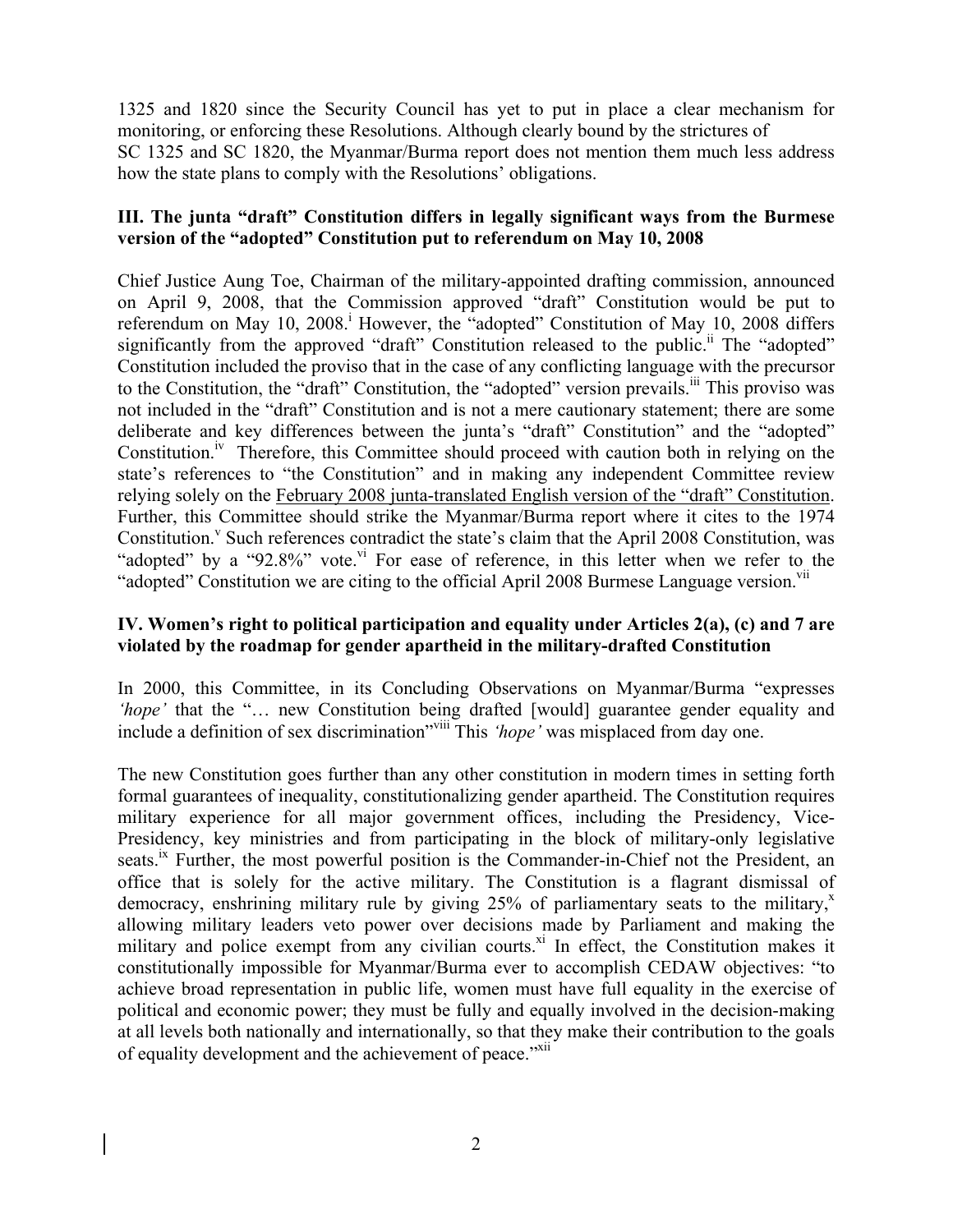### **V. The Constitution embeds military rule as a constitutional mandate, requires amnesty for all junta inflicted crimes, and removes any rights to a civilian court for all military and police crimes**

The Myanmar/ Burma judiciary is the right hand of the ruling junta with Chief Justice Aung Toe directly responsible for ensuring that all junta directives requiring a judicial order are carried out. Significant evidence exists that the judiciary is not only unwilling to prosecute state perpetrators of heinous crimes, but that the judiciary itself systematically facilitates or executes crimes against humanity. By using the legal system as a tool to effectuate junta crimes, certain judges, Justice Aung Toe at the top of the list, are themselves criminally culpable.

Any review of the new Constitution by this Committee must include consideration of the fact that its chair, Chief Justice Aung Toe regularly employs the prestige of his office and the façade of a rule of law to directly facilitate junta crimes. Similar cases, such as in Nazi Germany, where top judges have worked hand in hand with Hitler's criminal regime resulted in judges being convicted as co-conspirators of crimes against humanity . (See *United States of America v. Alstotter et al 'Justice Trial' 1948, 6L.R.T. W.C.1, p.62). In the recent <i>Dujail* <sup>xiii</sup> decision, the Iraqi High Tribunal found Judge Awad Hamed al-Bandar jointly criminally liable for crimes against humanity committed with Saddam Hussein because he used the façade of "judicial authority and law" to "try"" and then "execute" civilians. Fully aware of his exposure, as Chair of the Constitution Drafting Committee Chief Justice Aung Toe was able to covertly insert, at the last minute, a general amnesty for himself, Senior General Than Shwe and his cohorts.

#### **Chapter XIV "Transitory Provisions," Provision No. 445 states, "No legal action shall be taken against those (either individuals or groups who are members of SLORC and SPDC) who officially carried out their duties according to their responsibilities."xiv (This amnesty provision only appears in the junta's Burmese version)**

This provision is a bald attempt to deny justice in face of the ample evidence that the military regime has committed war crimes, crimes against humanity and potentially even genocide through forced relocation, torture, rape, enforced disappearances and extermination. Rape reports published by ethnic women in Burma including the Shan, Mon, Karen, Palaung, and Chin, as well as by Refugees International, document sexual and other forms of violence against women systematically perpetrated by the junta and even identify perpetrators, give relevant dates and the battalion numbers of the rapists. The Shadow Report by the Women's League of Burma to this Committee provides detailed evidence that the sexual violence continues and is fueled by impunity. The junta has never released any information on how the law deals with punishment for members of the armed forces nor ensured effective access to justice and reparations. Further, UN Special Rapporteur Sérgio Pinheiro confirmed this lack of legal protection for women in his report on the situation of human rights in Myanmar/Burma. He stated that he "deeply regrets that the Government has not agreed to an independent investigation into the allegations of systematic sexual violence in Shan State. Such a culture of impunity which continues to pervade Myanmar, whereby State agents who perpetrate serious crimes are rarely prosecuted, is of grave concern.<sup>"xv</sup> The military has enjoyed impunity for such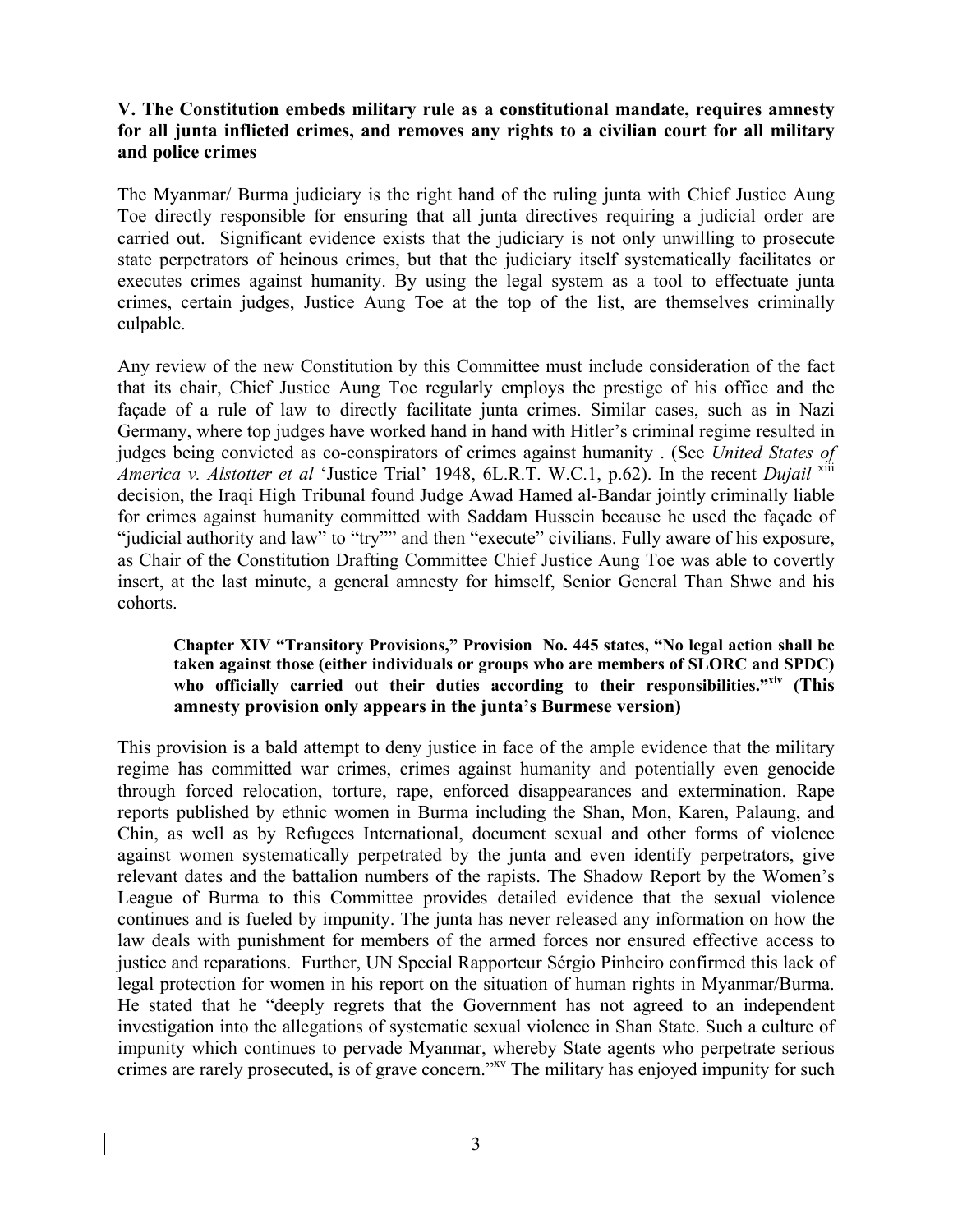crimes against its own people for over 40 years and now seeks to make such impunity legal forever under its constitution.

In addition to the amnesty provision for junta actions, the Constitution also removes any rights for victims of crimes committed by the military and police to access civilian courts. All crimes of military or police go to special military courts, there is no ultimate recourse to the Supreme Court, and "The decision of the Commander-in-Chief of the Defense Services is final in military justice".<sup>xvi</sup>

Both the amnesty and military court provisions violate CEDAW which requires states "to prosecute and punish those who violate the human rights of women, including military personnel." xvii They also flout SCR 1325 and SCR 1820, which are binding law on all member states and the United Nations. SCR 1325 emphasizes, "the responsibility of all States to put an end to impunity and to prosecute those responsible for genocide, crimes against humanity, war crimes including those relating to sexual violence against women and girls, and in this regard, stresses the need to exclude these crimes, where feasible from amnesty provisions."<sup>xviii</sup> Similarly, SCR 1820 stresses, "the need the exclusion of sexual violence crimes from amnesty provisions in the context of conflict resolution processes, and *calls upon* Member States to comply with their obligations for prosecuting persons responsible for such acts, to ensure that all victims of sexual violence, particularly women and girls, have equal protection under the law and equal access to justice, and *stresses* the importance of ending impunity for such acts as part of a comprehensive approach to seeking sustainable peace, justice, truth, and national reconciliation."<sup>xix</sup>

# **We hope that the Committee will consider addressing the following questions to the government of Myanmar/Burma:**

- 1. It has been reported that there is more than one version of the Constitution presented to this Committee. We understand that there are differences, the most consequential concerning the granting of general amnesty to the military for past and ongoing crimes. Please explain the differences and similarities among the following:
	- The "*Fundamental Principles and Detailed Basic Principles"* ("Draft-Constitution of February 2008 published by the state in English and Burmese)
	- The "Commission-approved" Constitution in April 2008, which was put up for the referendum vote on May  $10^{th}$ , 2008. (Published only in Burmese)
- 2. In his report to the Human Rights Council dated June 3, 2008, Special Rapporteur Tomas Ojea Quintana, expressed concerns about provisions in the Constitution that, "could compromise the enjoyment of the human rights recognized under the Universal Declaration of Human Right." In his report, he requests that the Myanmar/Burma government provide him with a copy of an official English-language translation of the draft. Has the state complied with this request?
- 3. Where does the newly "adopted" Constitution include a definition of "discrimination" in accordance with Article 1 of the CEDAW Convention? (As recommended by this Committee in its previous concluding observations)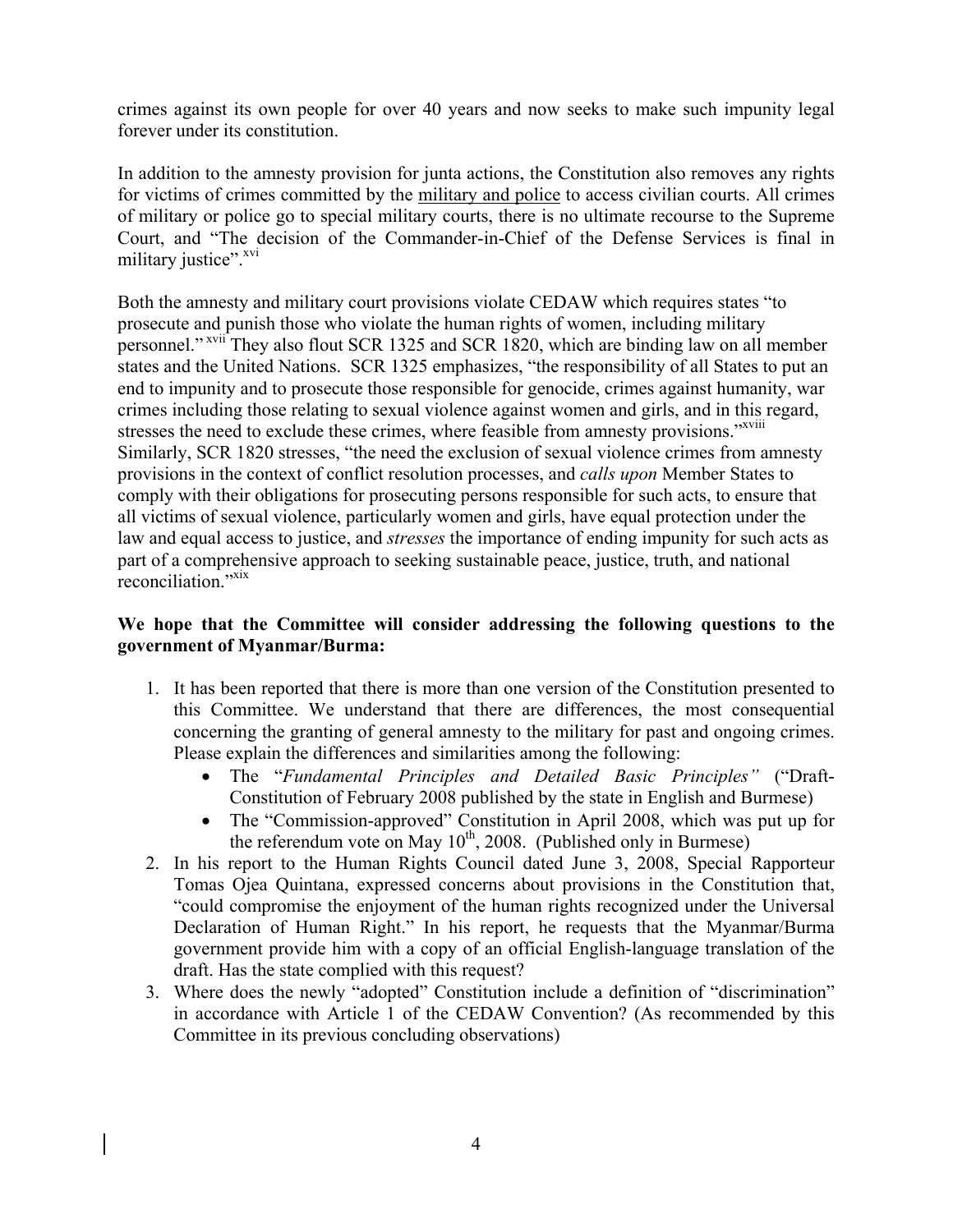- 4. Where does the Constitution make reference to fair judicial proceedings for redress and reparations to individuals and groups? Specifically, where does it assure legal protection of the rights of women on equal basis with men?
- 5. Describe mechanisms and remedies available to victims of sexual violence, including rape committed against women and girls by law enforcement and military personnel and measures to bring perpetrators to justice.
- 6. What is the representation by percentage of persons by gender within the present bureaucracy and military organizations of Myanmar/Burma? This information is required to access progress in fulfilling Resolution 1325 (2000) which "Urges Member States to increased representation of women at all decision-making levels in national, regional and international institutions and mechanisms for the prevention, management and resolution of conflict." [Section 1]
- 7. What is the representation by percentage of persons by gender within higher public office? (Defined as the top 1000 civil, military and elected offices at all levels of government).
- 8. What is the representation by percentage of persons by gender with military rank of sergeant and above?
- 9. Please explain in detail what you mean by the phrase "naturally suited for men only" in the following section of the newly "adopted" Constitution.

# *Chapter VIII Citizenship, Fundamental Rights and Duties of Citizens*

Provision 352. The State shall, in appointing or assigning duties, not discriminate against or in favour of any citizen with qualifications set for posts or duties based on race, birth, religion, and sex.

However, [nothing] in this section shall prevent appointment of men to the positions that are naturally suitable for me only.

We applaud this Committee for its strong commitment to women's rights and to international law and justice. The reality of women's lives in Burma is that violations of women's human rights must be addressed in the context of unaddressed criminal violations of international humanitarian law. The Myanmar/Burma report argues to this Committee that the new constitution, a document drafted by a Criminal Perpetrator and ensuring amnesty for the most heinous gender crimes, fulfills CEDAW's mandate for legal guarantees of equality for women. This Committee should not enable Myanmar/Burma's attempt to gain any global legitimacy by appearing before this committee and reject its report in no uncertain terms.

We hope this information is useful during the Committee's review of Myanmar/Burma's report. If you have any questions, or would like further information, please do not hesitate to contact the undersigned.

Sincerely,

Janet Benshoof Zulma Miranda President Special Counsel